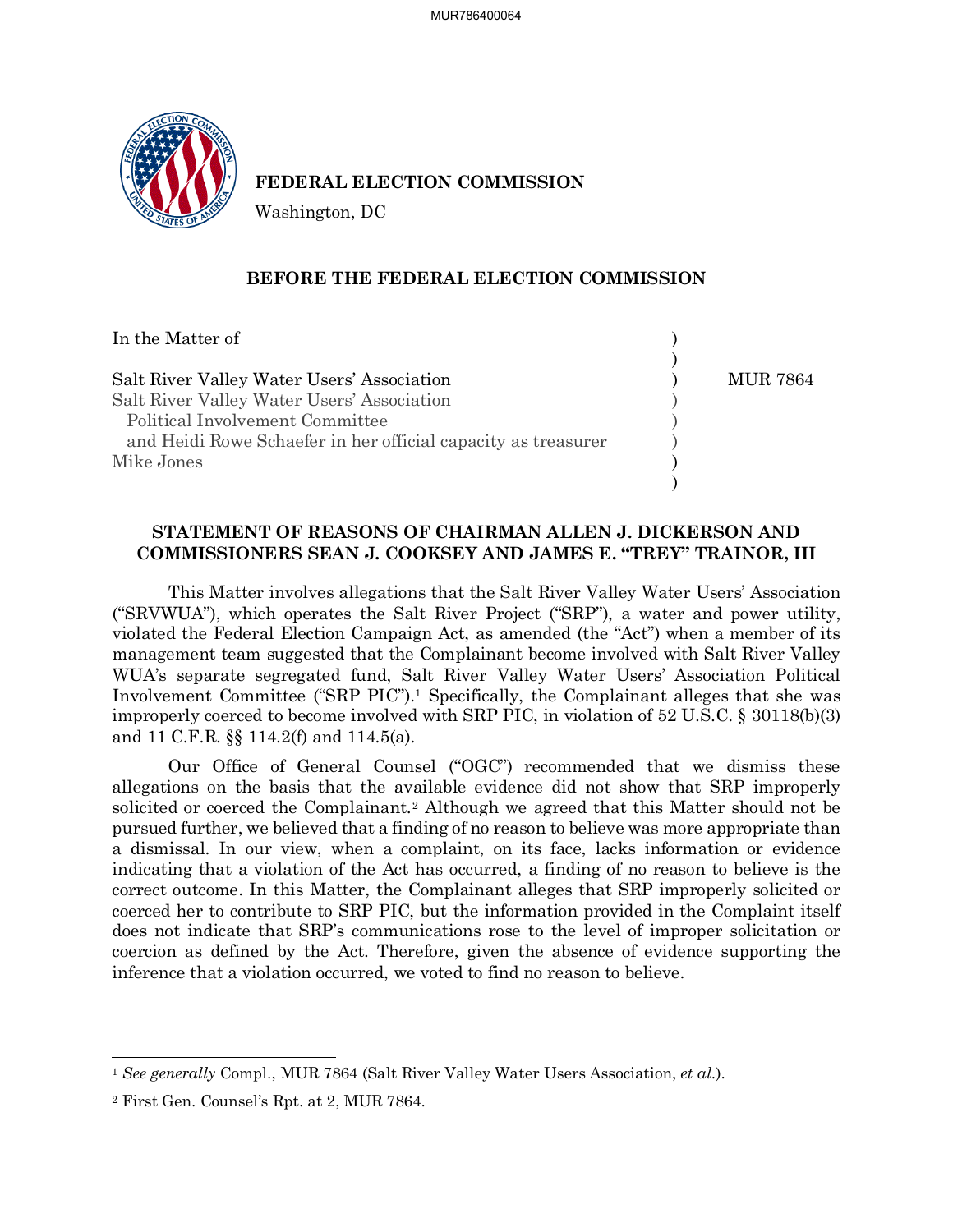MUR 7864 (Salt River Valley Water Users' Association, *et al*.) Statement of Reasons of Chairman Allen J. Dickerson and Commissioners Sean J. Cooksey and James E. "Trey" Trainor, III Page 2 of 6

## **I. FACTUAL BACKGROUND**

Complainant Nevida Jack asserts that she has been employed at SRP since October 2002.[3](#page-1-0) Her position at SRP at the time she filed the Complaint was Manager of Operations Planning.[4](#page-1-1) In her Complaint, Jack states that on February 1, 2019, she applied for the position of Manager of Transmission System Planning (a lateral position) to gain experience that she hoped would further advance her career at SRP[.5](#page-1-2)

Jack states that after being notified she had not been hired for the position, she met with Mike Jones, Senior Director of Corporate Strategy, Planning & Innovation (and the hiring director for the lateral position), to discuss feedback on her application.<sup>[6](#page-1-3)</sup> Jack asserts that at this meeting, which occurred on February 20, 2019, Jones suggested Jack become "involved" with SRP PIC to help advance her career. Jack specifically alleges that "[Jones] stated that becoming involved in the PIC events is a way to show that I am approachable and can talk with one of SRP's Associate General Managers, Kelly Barr, about her kids. He stated that 'young people are joining PIC, and they're getting a leg up over me.'["7](#page-1-4) Jack contends that involvement in SRP PIC includes donating time and financial contributions in amounts that are suggested for employees, and that the recommendation that she become involved with SRP PIC to help advance her career was coercive.<sup>8</sup>

Respondent SRP PIC is registered both with the Commission and the Arizona Secretary of State and is administered as a separate segregated fund[.9](#page-1-6) The Complaint includes a web link to SRP PIC's June 2020 Monthly Report and other disclosures filed with the Commission and attaches printed pages of SRP PIC materials that are posted on its internal employee website.[10](#page-1-7) In these materials, SRP PIC describes itself as a political action committee that was organized in 1976, which "fosters employee engagement in public policy issues and gives SRP employees a voice in electing federal, state and local officials."[11](#page-1-8) The materials also explain the purpose of PIC and state that "contributions will be used solely to support the election campaigns of candidates running for federal, state, county and local offices and NOT used for administrative purposes,"[12](#page-1-9) that "requested contributions are merely a suggestion," and that "those contributing are free to contribute more or less than

- <span id="page-1-2"></span><sup>5</sup> Compl. at 1, MUR 7864.
- <span id="page-1-3"></span><sup>6</sup> *Id.*

<span id="page-1-4"></span><sup>7</sup> *Id.*

<span id="page-1-5"></span><sup>8</sup> *Id.*

<span id="page-1-6"></span><sup>9</sup> Salt River Valley Water Users' Association Political Involvement Committee, Statement of Organization (Dec. 10, 2019),

https://docquery.fec.gov/pdf/373/201912109166172373/201912109166172373.pdf.

<span id="page-1-7"></span><sup>10</sup> *See* Compl. at Ex., MUR 7864.

<span id="page-1-8"></span><sup>11</sup> *Id.*

<span id="page-1-9"></span><sup>12</sup> *Id.*

<span id="page-1-0"></span><sup>3</sup> Compl. at 1, MUR 7864.

<span id="page-1-1"></span><sup>4</sup> Resp. at 2, MUR 7864.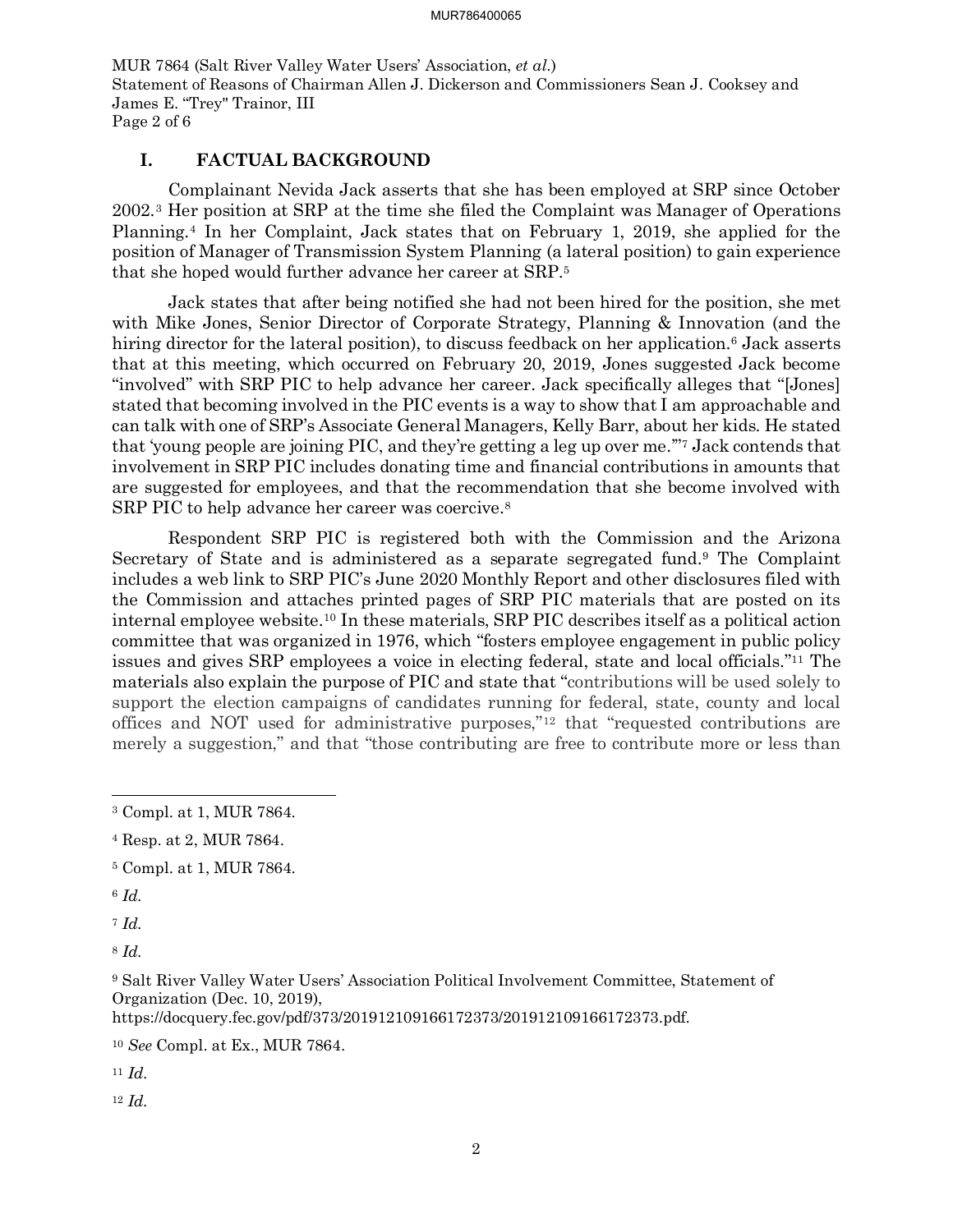MUR 7864 (Salt River Valley Water Users' Association, *et al*.) Statement of Reasons of Chairman Allen J. Dickerson and Commissioners Sean J. Cooksey and James E. "Trey" Trainor, III Page 3 of 6

the requested amount."[13](#page-2-0) Finally, the materials advise that "SRP will not favor or disadvantage anyone by reason of his/her contribution amount or decision not to contribute," and that the employee has "the right to refuse to contribute without fear of any reprisal[.14](#page-2-1)

The Response denies the allegation that Jack was solicited to make contributions or that joining PIC was a requirement for promotion at SRP, and includes a signed statement from Jones, who allegedly made the comments that form the factual basis of the Complaint.[15](#page-2-2) In his statement, Jones contends that during the February 20, 2019 meeting, he explained to Jack that she did not receive the position due to performance issues and asserts that he does not recall discussing SRP PIC at that meeting. Instead, he attests that he recalls raising SRP PIC during a subsequent meeting with Jack on December 10, 2020, during which she asked for advice on becoming a "stronger candidate for promotion opportunities" at SRP.[16](#page-2-3) Jones asserts he mentioned SRC PIC at the December 2020 meeting, along with other industry groups and non-profit boards, as examples of networking opportunities, and acknowledges that he provided Jack with names of other employees who had participated in those types of organizations.[17](#page-2-4)

With respect to SRP PIC specifically, Jones denies soliciting a contribution from Jack, and avers, "I only recall stating that joining was an opportunity if Ms. Jack were interested in legislative issues, that doing so was entirely voluntary, and that involvement would give Ms. Jack opportunities to interact with SRP leaders she would not otherwise see in her dayto-day work."[18](#page-2-5) Respondents contend that Jones did not, at any point, solicit a contribution from Jack during his meetings with her, nor did he suggest that involvement in SRP PIC was necessary or required for her advancement at SRP.[19](#page-2-6)

## **II. APPLICABLE LAW**

Under the Act and the Commission's regulations, corporations are permitted to establish and solicit political contributions to an SSF.[20](#page-2-7) The Commission has defined "solicitation" in the context of SSFs as a statement that publicizes the SSF's right to accept unsolicited contributions from any lawful contributor; provides information on how to contribute to the SSF; or encourages support for the SSF.[21](#page-2-8)

<span id="page-2-4"></span><sup>17</sup> *Id.*

<span id="page-2-5"></span><sup>18</sup> *Id.*

<span id="page-2-6"></span><sup>19</sup> Resp. at 3, MUR 7864.

<span id="page-2-7"></span><sup>20</sup> 52 U.S.C. § 30118(b)(2)(C); 11 C.F.R. § 114.1(a)(2)(iii).

<span id="page-2-8"></span><sup>21</sup> *See, e.g.*, Advisory Op. 1979-13 (RAYPAC) (stating that a communication that describes an SSF's activities and encourages employee participation constitutes a solicitation); Advisory Op. 1979–13 (Assoc. Gen. Contractors PAC) (stating that a communication that encourages readers to support SSF activities or provides them with information on how they can contribute to the SSF constitutes a

<span id="page-2-0"></span><sup>13</sup> *Id.*

<span id="page-2-1"></span><sup>14</sup> *Id.*

<span id="page-2-2"></span><sup>15</sup> *See generally* Resp., MUR 7864.

<span id="page-2-3"></span><sup>16</sup> *See* Resp. at Ex., MUR 7864.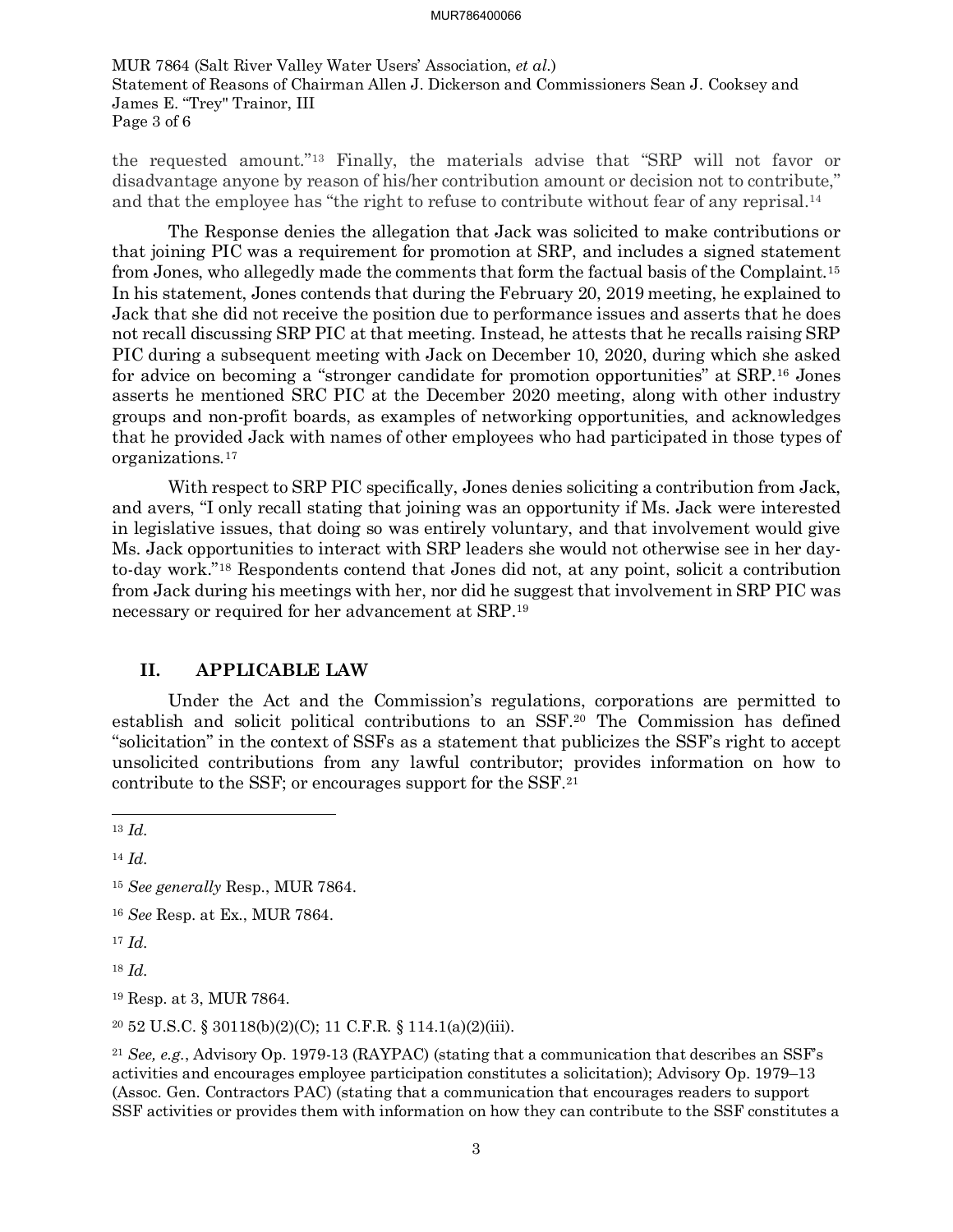MUR 7864 (Salt River Valley Water Users' Association, *et al*.) Statement of Reasons of Chairman Allen J. Dickerson and Commissioners Sean J. Cooksey and James E. "Trey" Trainor, III Page 4 of 6

Corporations may solicit employees<sup>22</sup> for contributions to their SSFs, so long as these contributions are entirely voluntary and not coerced.[23](#page-3-1) In order to prevent coerced contributions to a corporation's SSF, the Act and Commission regulations require employers who solicit their employees to inform the employee at the time of each solicitation of (i) "the political purposes of the fund at the time of such solicitation"; (ii) "his or her right to refuse to so contribute without any reprisal"; (iii) "[t]hat the [contribution amount] guidelines are merely suggestions"; (iv) "[t]hat the individual is free to contribute more or less"; and (v) that "the corporation . . . will not favor or disadvantage anyone by reason of the amount of their contribution or their decision not to contribute.["24](#page-3-2) "[A] solicitation that clearly indicates that contributions are voluntary satisfies the Act and these regulations."[25](#page-3-3) SSFs are prohibited from "mak[ing] a contribution or expenditure by utilizing money or anything of value secured by physical force, job discrimination, financial reprisals, or the threat of force, job discrimination, or financial reprisal."[26](#page-3-4)

## **III. LEGAL ANALYSIS**

The Complaint attaches the materials provided by SRP PIC to its employees, which meet the requirements set forth in the Act and Commission regulations to ensure that SSF solicitations are voluntary. It provides no other documents or information that would indicate these policies are not followed at SRVWUA.[27](#page-3-5) Accordingly, SRP PIC appears to have met the statutory and regulatory requirements for SSF solicitations in its materials.[28](#page-3-6)

As for the conversation that occurred between Jack and Jones, which forms the basis for the Complaint, certain facts are disputed. Jack alleges that Jones suggested she become involved with SRP PIC on February 20, 2019, during a conversation where the two discussed her unsuccessful application for a lateral position within SRVWUA.[29](#page-3-7) Jones, however, states that he only discussed SRP PIC with Jack during a separate, later meeting, on December 10,

solicitation). The Commission has generally characterized the concept of "solicitation" as related to an SSF's fundraising activities. *See, e.g.*, Advisory Op. 1976-27 (BreadPAC).

<span id="page-3-0"></span> $22$  The permitted frequency and manner of solicitation varies, depending on whether the employee is considered part of the connected corporation's "restricted class." *See* 11 C.F.R. § 114.1(j). For the purposes of this Matter, the Complainant's status as a member of SRVWUA's restricted class is not in dispute.

<span id="page-3-1"></span><sup>23</sup> 52 U.S.C. § 30118(b)(3); 11 C.F.R. § 114.5(a); *see also* Advisory Op. 2003-14 at 3 (Home Depot).

<span id="page-3-2"></span><sup>24</sup> 52 U.S.C. § 30118(b)(3)(B)–(C); 11 C.F.R*.* § 114.5(a)(2)-(4).

<span id="page-3-3"></span><sup>25</sup> *See* First Gen. Counsel's Rpt. at 12–13, 19, MUR 5666 (MZM Inc.) (2007).

<span id="page-3-4"></span><sup>26</sup> 52 U.S.C. § 30118(b)(3)(A)–(C); 11 C.F.R. § 114.5(a)(3)–(5).

<span id="page-3-5"></span><sup>27</sup> Compl. at Ex., MUR 7864.

<span id="page-3-6"></span><sup>28</sup> *See supra* n.24–25.

<span id="page-3-7"></span><sup>29</sup> Compl. at 1, MUR 7864.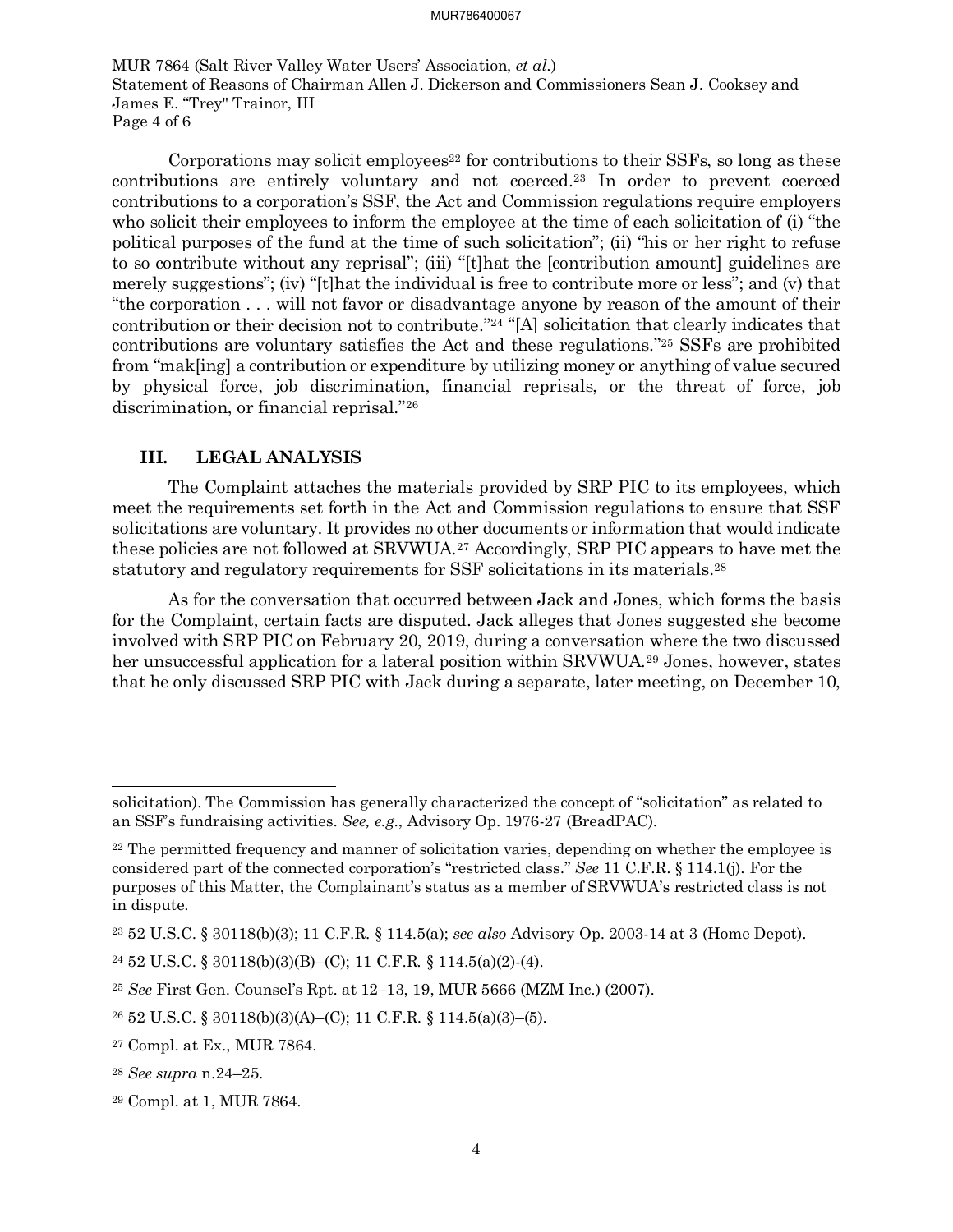MUR 7864 (Salt River Valley Water Users' Association, *et al*.) Statement of Reasons of Chairman Allen J. Dickerson and Commissioners Sean J. Cooksey and James E. "Trey" Trainor, III Page 5 of 6

2020.[30](#page-4-0) Timing aside, both Jones and Jack acknowledge that Jones suggested SRP PIC as one of several potential networking opportunities for Jack during this conversation.[31](#page-4-1)

The Complaint's primary allegation is that Jones's suggestion that Jack become involved with SRP PIC was coercive; however, it provides no information showing a threat of detrimental job action, financial reprisal, or force if Jack did not make a contribution to SRP PIC or engage in fundraising activities on behalf of a federal candidate or political committee. Jack does not allege that her lack of participation in PIC was the reason she did not receive the promotion for which she had previously applied, but states that she filed the Complaint to ensure that her career at SRP "is not stinted [sic] because I refuse to give time or money to what I understand to be a purely volunteer endeavor. I also do not want the stigma within SRP that joining PIC can lead to advancement in the company.["32](#page-4-2) There is therefore no evidence of a tacit threat of detrimental action for Jack or other SRP employees who did not participate in PIC.

The available information suggests that Jack sought feedback and career advice after not being selected for a position, and at most, that Jones told her that joining the SSF would provide networking opportunities that might help her advance her career. These circumstances are materially distinguishable from those the Commission has found to be coercive.[33](#page-4-3) In addition, Jack does not allege, and there is no information to indicate, that SRVWUA employees are coerced into participating in or contributing to SRP PIC. Further, there is no information to demonstrate that Jack's promotion application was disadvantaged by her not being a member of or contributor to SRP PIC. And there is no suggestion that joining SRP PIC in particular would give Jack an advantage above any of the other networking opportunities suggested by Jones.

As such, based on the Complaint's failure to provide information that, if true, would constitute a violation of the Act, we voted to find no reason to believe that Salt River Valley Water Users' Association and Heidi Rowe Schaefer in her official capacity as treasurer, and Mike Jones, violated 52 U.S.C. § 30118(b)(3) and 11 C.F.R. §§ 114.2(f) and 114.5(a).

<span id="page-4-0"></span><sup>30</sup> Resp. at Ex., MUR 7864.

<span id="page-4-1"></span><sup>31</sup> Compl. at 1, MUR 7864 ("One of the few suggestions that Jones mentioned for my career was involvement in the Political Involvement Committee."); Resp. at Ex. MUR 7864 ("I recall offering examples of the types of organizations in which she could become involved: industry groups, nonprofit boards, and SRP PIC.").

<span id="page-4-2"></span><sup>32</sup> Compl. at 1, MUR 7864.

<span id="page-4-3"></span><sup>33</sup> *See, e.g.*, MUR 5666 (MZM, Inc.); MUR 5379 (CarePlus Medical Centers., Inc.); MUR 5337 (First Consumers Nat'l Bank).